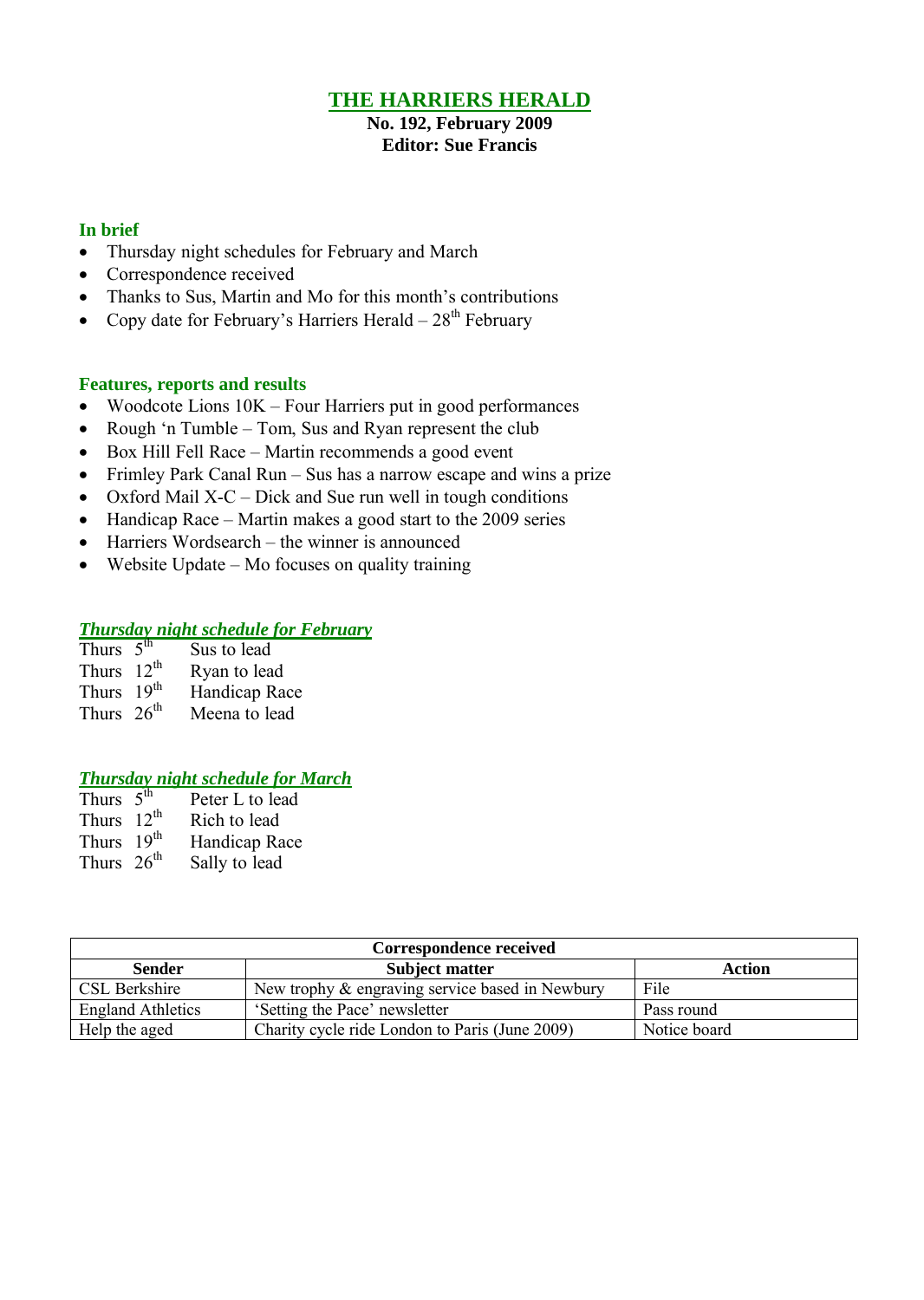# *Woodcote & Goring Lions 10K, 11th January* **Sue**

Martin, Lucy, Dick and I took part in this popular annual race – over 100 hopeful on-the-day entrants had to be turned away this year. Following a week of very cold weather, race day was warmer and most of the ice had melted, though there were still a few icy matches on the sheltered roads. The race was started by Henley M.P. John Howell (Boris' successor) by Woodcote village hall, and we set off for a flat first kilometre, before beginning the long, steady descent to Goring. I found myself running with John and Nick from Team Kennet. Nick gave us a running commentary on who we were catching, who was behind us, where it was icy, and our kilometre split times. John and I saved our breath, and it paid off, as we pulled away from Nick up the hill from 5-6K. Mo cycled round the route in reverse, twice, to cheer us on. When I passed him at the 6K mark, I was the second lady with a seemingly comfortable lead on the next lady. However, I faded badly in the last 3K back up the hill to Woodcote, and two other ladies passed me in the final stages. Nevertheless, I was pleased to finish in virtually the same time as I'd run the previous year. Martin, Dick and Lucy were all faster than in 2008. Martin ran well to secure a top-ten placing and first V40, Dick was pleased to beat both Nick Bull and Richard Disney, and Lucy was an amazing 8 minutes faster than last year. The race winner was Marcus Maxwell (RAF Benson) in 35:26, while first lady was Samantha Amend (Handy Cross Runners) in 41:06. 430 runners finished, so we Harriers all did well to finish within the top  $1/8<sup>th</sup>$  of the field.

| Martin | $R^{th}$         | 38:54 |
|--------|------------------|-------|
| Sue    | 27 <sup>th</sup> | 42:21 |
| Dick   | $33^{rd}$        | 43:03 |
| Lucy   | 54 <sup>th</sup> | 44:52 |
|        |                  |       |



**Sue and Martin at 6K (photos courtesy of Mo)**



# *Rough 'n' Tumble, 11th January*

Sus, Ryan and Tom completed this multi-terrain race, which was made all the tougher by the cold and slippery conditions. Sus and Ryan finished together in 1:32:15 taking  $168<sup>th</sup>$  and  $169<sup>th</sup>$  positions. Sus had persuaded Tom to take part as training for 'The Grizzly', and he did well to finish in 2:05:07  $(484<sup>th</sup>)$ , though his toes haven't been the same since. The race was won by Gareth Watkins (Army) in 1:06:23, while the last finisher completed in 3:34:00.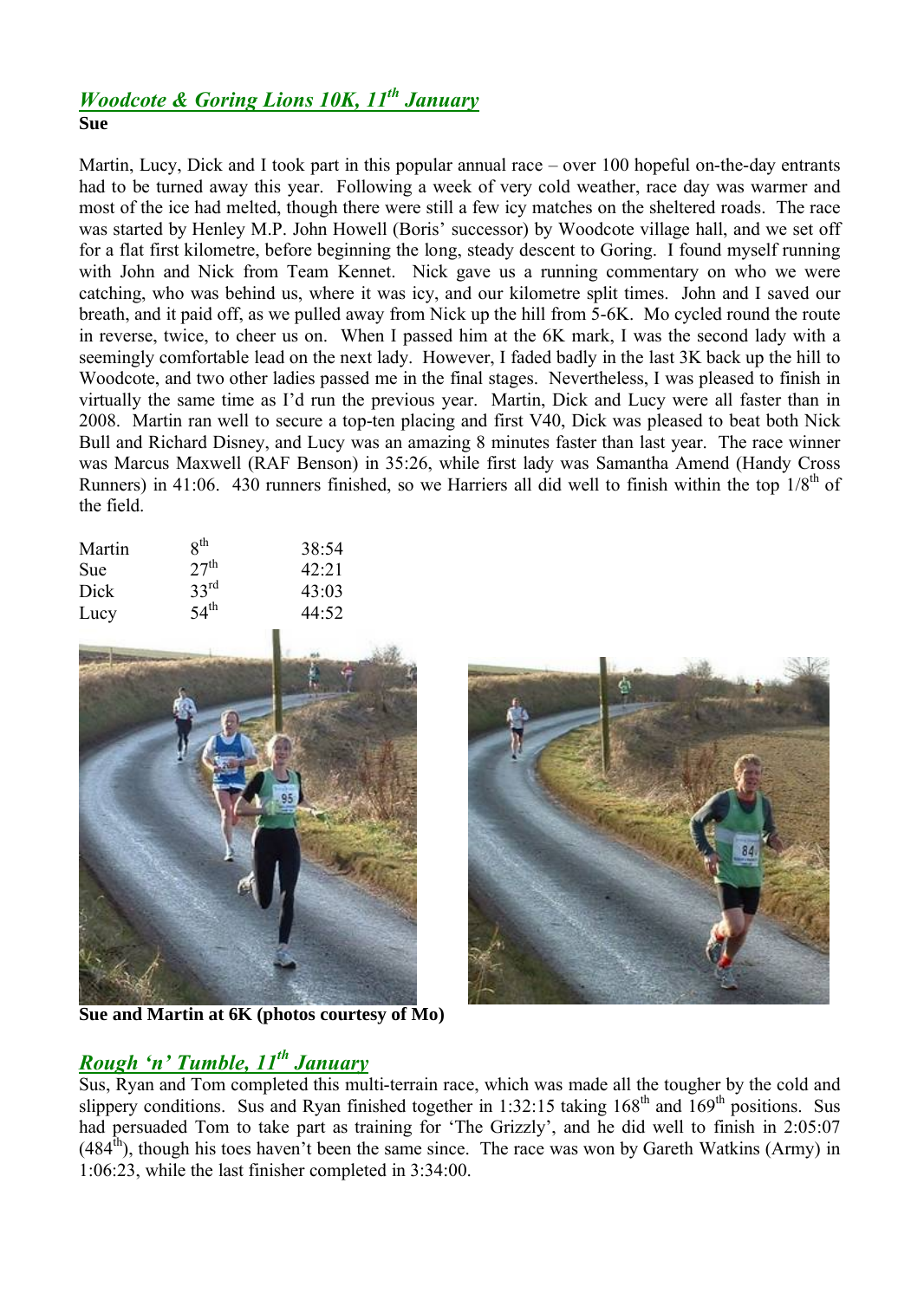# *Box Hill Fell Race – 7.5 mile/ 1700' of climb - 17th January* **Martin**

Lucy and I have wanted to have a bash at the Box Hill Fell race for past 3 or 4 years, but circumstances have always conspired against us. However, this year events fell into place nicely and the elusive race entries were secured. This is a very popular race with the folks in Town, and the 250 race limit is reached many weeks before race day.

The event is based at the Friends Provident HQ, near Dorking, which offers masses of parking and a very plush social club complete with bogs, beer, butties and bathing facilities, a plenty. The 1 mile jog to the start/finish also offers ample scope for a warm up and warm down. The race itself will appeal to anyone who likes like running up and down Streatley Hill or the Punch Bowl i.e. it has some tough hills interspersed with open or wooded tracks.

The run itself is organised by the South London Orienteers and Wayfarers ( http://www.sloweb.org.uk) who put on a very fine event which comes complete with fantastic grassy finish - steep, downhill and 500m long.

| First home Chris Daniels | 52.29                                        |
|--------------------------|----------------------------------------------|
| First lady Sarah Rollins | 59:09                                        |
| $32nd$ finisher Martin   | 61:16                                        |
| $69th$ finisher Lucy     | 68:52 ( $5^{\text{th}}$ lady and first FV40) |
| Last Home                | 126:50                                       |
| 232 finishers            |                                              |

# *Frimley Park Canal Run, 25th January* **Sus**

Though narrowly escaping a car when I ran up from the river bank (please do not tell Elo!) to cross the road I still enjoyed the race. Despite my expecting for a good result I managed to finish as fifth lady and, taking into consideration that out of the 401 who completed it over 160 were ladies, I convinced myself that I should be pleased with my performance - despite the fact that the first lady was more than four minutes faster than me! It is a race I would recommend and you do get all the 'for goodness shake' you can drink afterwards, plus SIS gel etc and of course the usual medal.

| $1st$ man  | Toby Lambert | 43:16 |
|------------|--------------|-------|
| $1st$ lady | Jenny Jagger | 48:01 |
|            | <b>Sus</b>   | 52:48 |

# *Oxford Mail X-C series, Race 4 – Cirencester Park, 1 st February*

# **Sue**

The Cirencester Park races took place on a cold day with a biting wind. On the plus side, the wooded course was fairly dry this year. The ladies raced over two laps, and the men ran three, each lap finishing with a steep, 150m long hill. 102 ladies faced the starter, and the 5.6K race was won by Melissa Hawtin (Oxford City) in 23:46, a winning margin of almost 1 minute. I thought I was safe in 9<sup>th</sup> place on the second lap, but a fast-finishing Banbury Harrier caught me at the top of the hill and I finished  $10^{th}$  (26:30). With Team Kennet's Rachael Elliot  $4^{th}$  and Helen Preedy  $15^{th}$ , we maintained our position as  $1<sup>st</sup>$  team. The mens 8.4K race was won by Steve Kimber (Headington RR, 31:42). Team Kennet's Mark Shepherd and Tom Munt once again had good races with top-20 performances, and Dick ran well to finish  $116^{th}$  (41:20) from a field of 204 runners. The scoring six finished as  $4^{th}$ team.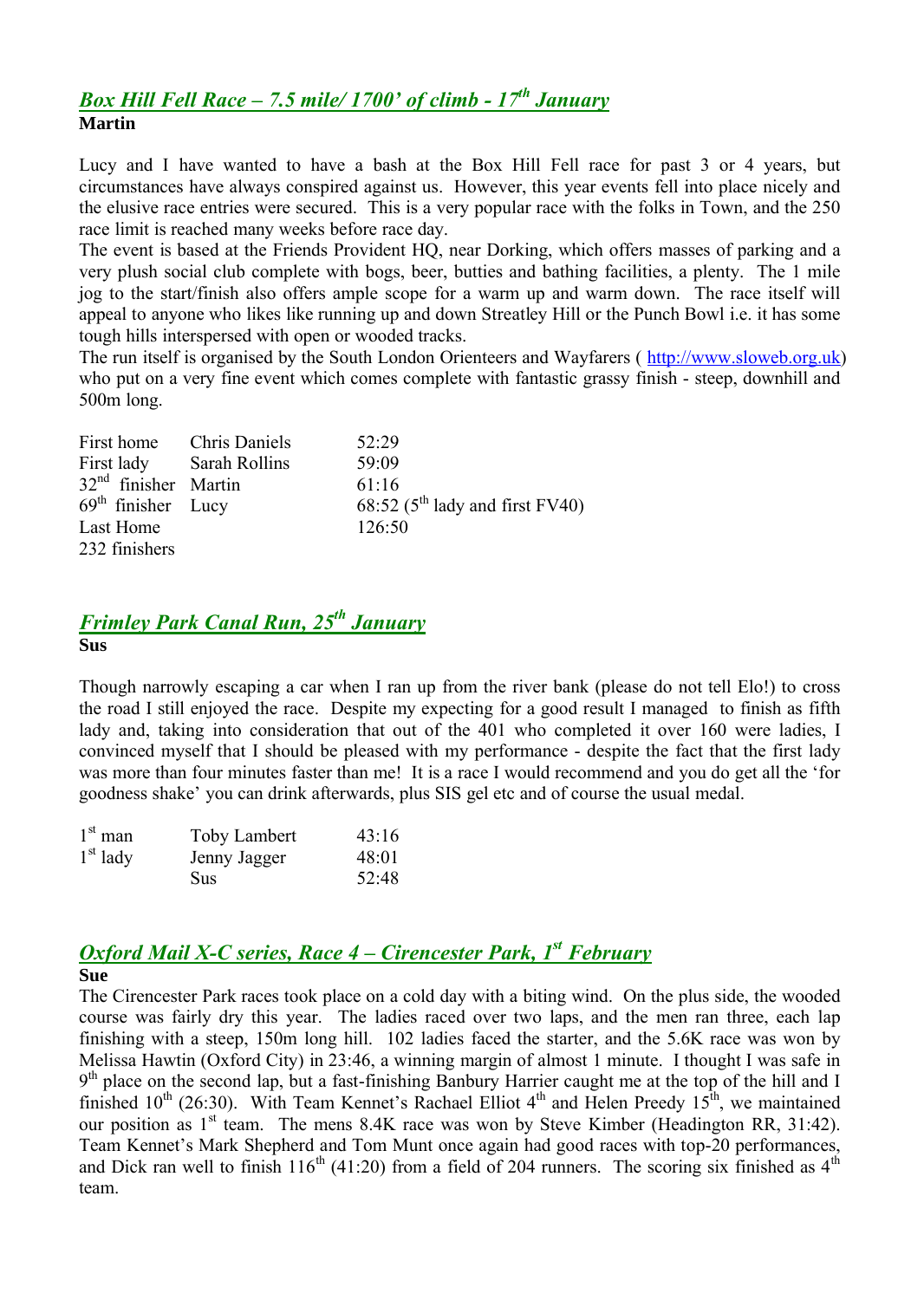# *Handicap Race* **Sue**

For January's Handicap Race, five Harriers were joined by new recruit Pete O. Martin had an excellent run: he started last, but gradually passed the rest of us and reached the finish line first in a good sub-11 time and breathing very hard. Dick and Sue had a good battle. Sue caught Dick up Shepherds Mount but Dick was determined not to let her pass, and he finished with 1 second to spare. Pete O set a very respectable time for his first Handicap Race, putting in a good finish to stay ahead of Lucy, and said he enjoyed it (maybe he was just being polite). Having not run with the Harriers for a while, Kirsty had a rather unfair handicap, but nevertheless set a good target for next month.

Well done Martin, and thanks to Jan for timing, with help from Tom. The next race is scheduled for  $19<sup>th</sup>$  February and will be around the Village lap route (starting and finishing from outside the Kearns' house).

| Pos | <b>Name</b> | <b>Start time</b> | <b>Finish time</b> | <b>Actual time</b> | Handicap       |  |
|-----|-------------|-------------------|--------------------|--------------------|----------------|--|
|     |             |                   |                    |                    | <b>Beaten?</b> |  |
|     | Martin      | 4:50              | 15:49              | 10:59              | $-0:11$        |  |
|     | Dick        | 3:46              | 15:59              | 12:13              | $-0:01$        |  |
|     | <b>Sue</b>  | 4:09              | 16:00              | 11:51              | 0:00           |  |
|     | Pete O      | 2:00              | 16:12              | 14:12              | New Runner     |  |
|     | Lucy        | 3:22              | 16:20              | 12:58              | $+0:20$        |  |
|     | Kirsty      | 0:36              | 17:43              | 17:07              | $+1:43$        |  |

January's race kicked off the 2009 Handicap series championship, which will follow the same format as last year's championship.

| Pos. | <b>Name</b> | <b>Race points</b> |                          |      |      |              |             |      |      |      |              |
|------|-------------|--------------------|--------------------------|------|------|--------------|-------------|------|------|------|--------------|
|      |             | Race               | Race                     | Race | Race | Race         | Race        | Race | Race | Race | <b>Total</b> |
|      |             |                    | 2                        | 3    |      | $\mathbf{D}$ | $\mathbf b$ |      | 8    | 9    |              |
|      | Martin      |                    | $\blacksquare$           |      |      |              |             |      |      |      |              |
| 2    | Dick        | 6                  | $\blacksquare$           |      |      |              |             |      |      |      |              |
| 3    | Sue         |                    | $\blacksquare$           |      |      |              |             |      |      |      |              |
| 4    | Pete O      | 4                  | $\blacksquare$           |      |      |              |             |      |      |      |              |
| 5    | Lucy        | 3                  | $\overline{\phantom{0}}$ |      |      |              |             |      |      |      |              |
| 6    | Kirsty      | ◠                  | $\overline{\phantom{0}}$ |      |      |              |             |      |      |      |              |

# *Sue's New Year Wordsearch competition*

Thanks to all those who had a go at the Wordsearch competition. When I prepared it, I intentionally included 57 Harriers/running-related words but, between you, you managed to find several more giving a total of 72 words each of which scored 1 point. Tom and Pete also found a few other words like 'old', 'ill', 'help' and 'die', but they don't have anything to do with running do they?!? Tom was the run-away winner with 67 words (Mo says he must have too much time on his hands!). In second spot was Pete H with 53 words (thanks to Jan H for writing the words so that I could read them). Sus and Elo are also highly commended for getting 46 English words and no strange Danish words. The list of 72 'correct answers' is on the next page. Well done Tom, you'll receive your prize in the near future.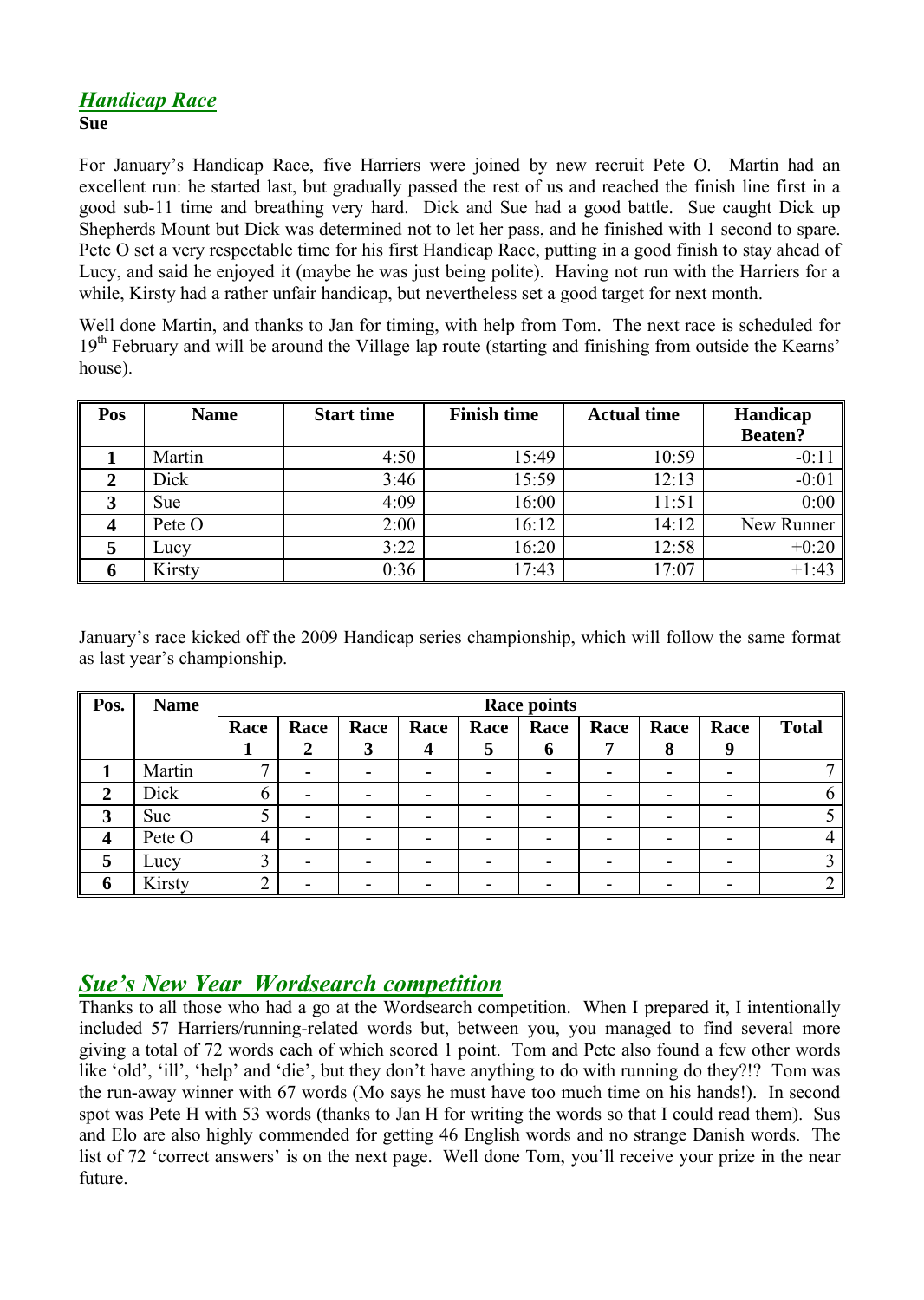# *Website update… http://www.comptonharriers.org.uk*

# **Mo**

Firstly, I must start by thanking our new member Pete Oliphant for highlighting a problem with the contact email on our website. He mentioned that he had sent several emails, but had not received any response; little did I know just how much aggravation it was going to cause in order to correct the problem! I won't go into all the details, but what had happened was that Lycos, the provider who was hosting the comptonharriers.org domain name had decided to give up web hosting and although it did not immediately affect the operation of the website, it did affect the forwarding of email … they just stopped forwarding it. Lycos advised that unless otherwise requested, all their web hosting would be transferred to a German company called STRATO at the end of January 2009. I therefore requested that the forwarding domain be transferred to Streamline.Net who are currently hosting our main website under the comptonharriers.co.uk domain name so that both domains would be with the same host. It all made simple sense to me, but for whatever reason, Lycos just would not carry out my request to release the forwarding domain despite several emails from me …. In fact after the first 3 or 4 emails, they didn't even bother acknowledging receipt any more. After giving it a bit of thought, I then contacted the domain name registration authority (who actually have their offices locally on Milton Trading Estate) and within half an hour of my email, they had resolved the problem for me and the domain was transferred …. now that's what I call service! Everything is now working as it should. The following email addresses can now be used to contact Compton Harriers: - (*anything)*@comptonharriers.org.uk; (*anything)*@comptonharriers.co.uk

## **For this issue, my recommended website visit is:**

*http://www.lucozade.com/flm* which provides advice and tips about getting the best out of yourself for the forthcoming London Marathon on  $26<sup>th</sup>$  April 2009. The home page starts with a video explaining how sports science will help to achieve all your goals. There are also several pdf documents you can download. The site also has some training and race tools … I particularly liked the pace bands and race time predictors.

## **My article this month focuses on quality training;**

The only three quality sessions you'll ever need, whether you're training for 5K, 10 miles or a marathon are 5-minute repetitions, 90-minute long run and hilly fartlek to boost speed, endurance and strength. These sessions will also keep you ticking between races, but it is important to avoid doing any of the key sessions on consecutive days, as you need time to recover.

The 5-minute repetitions will ensure you sharpen your speed over long distances and give you that extra pace for a final sprint in the last 400 yards or so. The 90-minute run will provide a quality endurance session without leaving non-marathoners too exhausted. The flexible hilly fartlek session can be adjusted towards whatever your race goal is and will build up your leg strength and cardiovascular power as well.

These sessions don't need to be performed rigidly week-in, week-out, month after month, but when you learn how to get the most from them you'll keep coming back to them.

### **5-minute repetitions**

By breaking up fast running with rest intervals you'll get fitter and faster. After just a few weeks of speedwork, your maximal oxygen uptake will rise and your running economy will improve. At the right pace (see below) your lactate threshold will rise and delay the point at which your legs start to feel heavy during brisk running. All of this not only guarantees you faster race times; it will make ordinary training feel much easier, too.

 **Method**: Find a clear circuit – ideally on smooth grass or a track – that takes about five minutes at your realistic goal 5K race pace. (A constant distance is more important than an exact time, so if you work out on a track, for example, use three laps.) After jogging easily for 10 minutes to warm up, and then stretching lightly, run one circuit at 5K pace, followed by four minutes of very light jogging to recover. If you're new to speedwork, repeat this twice more, then jog easily for 10 more minutes to help minimise soreness the next day. If you're experienced, aim for four to six repetitions in total.

Aim to run evenly, so that you finish the last repetition as strongly as the first, without feeling that you could do more repetitions after the last one.

### **For Variety:**

 $\triangleright$  Over a number of weeks, gradually reduce the length of your recoveries, while keeping your speed consistent; this will enable you to adapt to race conditions. (a PB at your goal pace is possible when you can complete sessions evenly with just two-minute recoveries.)